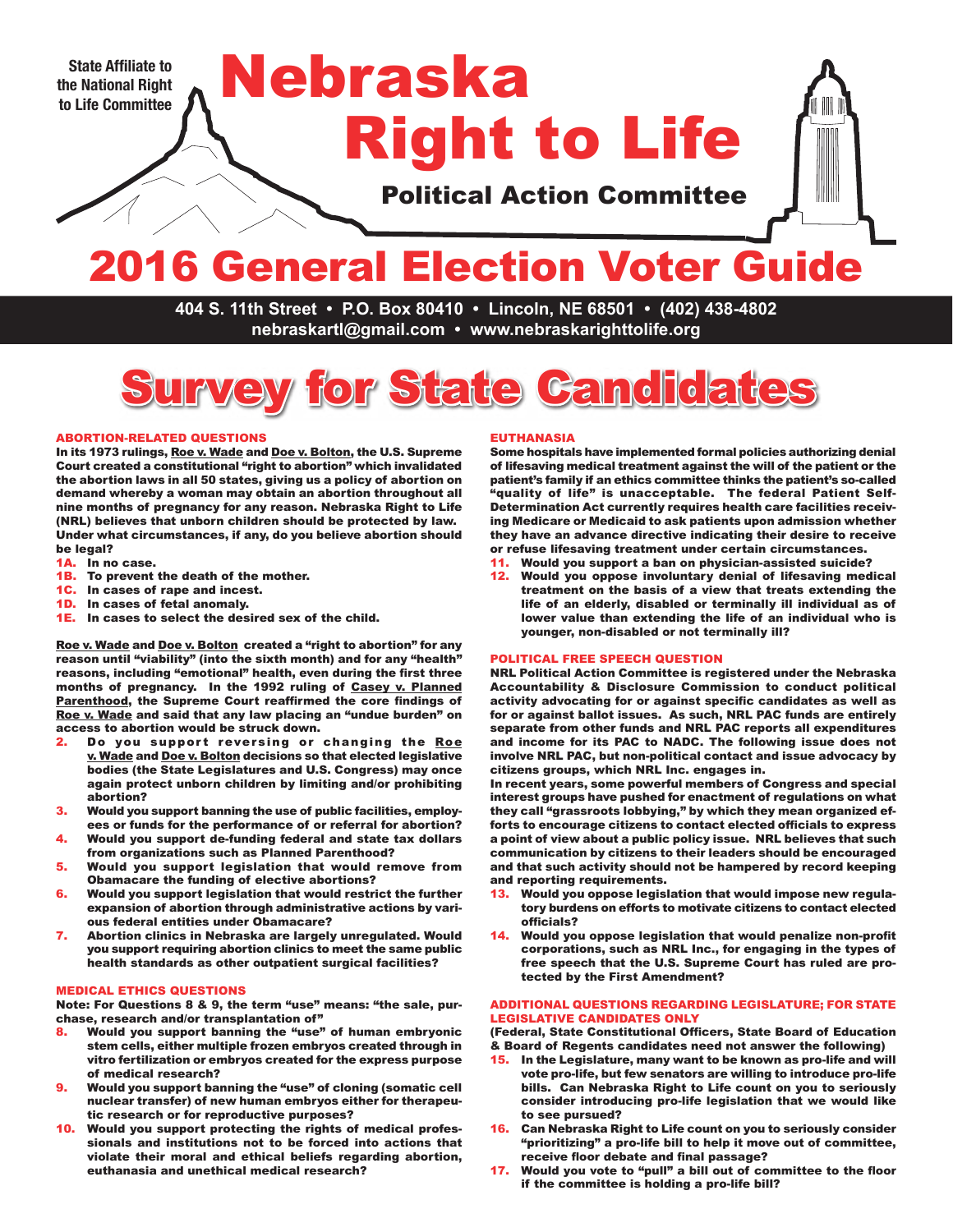**PRESIDENT/VICE PRESIDENT:** Both National Right to Life and Nebraska Right to Life **SUPPORT DONALD TRUMP FOR PRESIDENT & MIKE PENCE FOR VICE PRESIDENT**. Trump has filled out an NRLC survey and has released a list of potential U.S. Supreme Court Justices vetted by conservative legal organizations. Trump opposes Roe v. Wade and supports removing taxpayer funding of the abortion industry. Pence has a solid pro-life record as both Indiana Governor and as a former Congressman.

We **OPPOSE** Hillary Clinton and Tim Kaine. They are endorsed by Planned Parenthood Action Fund and NARAL Pro-Choice America. They both have abysmal elective office records on abortion. Clinton would continue the past 8 years of pro-abortion advocacy from the White House and could potentially name from 3 to 5 U.S. Supreme Court Justices, forever changing the tenor of the Court. Kaine's attempt to pass himself off as a Catholic politician belies his record in support of abortion. The 3rd Party Libertarian and Green Party candidates are also pro-choice and unacceptable. In our view, a vote for a 3rd Party candidate or a write-in vote is a vote to help Hillary Clinton attain the White House.

|                      | <b>U.S. HOUSE OF REPRESENTATIVES</b>                                                                                    |       |                           |      |                      |    |        |              |              |              |              |                          |              |              |                      |                |    |   |
|----------------------|-------------------------------------------------------------------------------------------------------------------------|-------|---------------------------|------|----------------------|----|--------|--------------|--------------|--------------|--------------|--------------------------|--------------|--------------|----------------------|----------------|----|---|
|                      | <b>Name</b>                                                                                                             |       |                           |      | 1A 1B 1C 1D 1E 2 3 4 |    |        |              |              | -5           | 6            | 7                        | 8            | 9            |                      | 10 11 12 13 14 |    | А |
|                      | <b>Dist. #1</b>                                                                                                         |       |                           |      |                      |    |        |              |              |              |              |                          |              |              |                      |                |    |   |
| $\blacktriangledown$ | <b>JEFF FORTENBERRY (PLI)</b>                                                                                           |       | $\mathsf{I} \mathsf{V}^*$ | $ -$ | --                   |    | $\vee$ | $\vee$       | $\checkmark$ | $\checkmark$ | $\vee$       | $\checkmark$             | $\checkmark$ | $\checkmark$ |                      |                |    |   |
|                      | Daniel Wik                                                                                                              |       |                           |      |                      |    |        |              |              |              |              |                          |              |              |                      |                |    |   |
|                      |                                                                                                                         | 1A    |                           |      | 1B 1C 1D 1E 2        |    |        | $\mathbf{3}$ | 4            | 5            | 6            |                          | 8            | 9            | $10 \mid 11 \mid 12$ | 13             | 14 |   |
|                      | Dist. #2                                                                                                                |       |                           |      |                      |    |        |              |              |              |              |                          |              |              |                      |                |    |   |
| $\blacktriangledown$ | <b>DON BACON</b>                                                                                                        | $V^*$ | $N^*$ N                   |      | N                    | IN |        | $\checkmark$ | $\checkmark$ | $\checkmark$ | $\checkmark$ |                          |              |              |                      |                |    |   |
|                      | Brad Ashford (DNR) Has a 100% rating from Planned Parenthood Action Fund and 100% rating from NARAL Pro-Choice America. |       |                           |      |                      |    |        |              |              |              |              |                          |              |              |                      |                |    |   |
|                      | Has a 0% rating from National Right to Life.                                                                            |       |                           |      |                      |    |        |              |              |              |              |                          |              |              |                      |                |    |   |
|                      |                                                                                                                         | 1A    |                           |      | 1B 1C 1D 1E 2        |    |        | $\mathbf{3}$ | 4            | 5            | 6            | $\overline{\phantom{a}}$ | 8            | 9            | $10 \mid 11 \mid 12$ | 13             | 14 |   |
|                      | Dist. #3                                                                                                                |       |                           |      |                      |    |        |              |              |              |              |                          |              |              |                      |                |    |   |
| $\overline{\nabla}$  | <b>ADRIAN SMITH (PLI)</b>                                                                                               |       |                           | N    | N                    | IN |        |              |              | $\checkmark$ | $\checkmark$ |                          |              |              |                      |                |    |   |
|                      |                                                                                                                         |       |                           |      |                      |    |        |              |              |              |              |                          |              |              |                      |                |    |   |



# Vote Pro-Life Nov. 8th!

Ranking System For State Legislature Only: The passage of legislation in our Nebraska Legislature is where Nebraska Right to Life has had the greatest public policy impact. In an effort to better engage grassroots voters and educate them about the process, the NRL Board voted in April 2014 to create a new ranking system only for State Legislative candidates. This new ranking rewards those who lead through the much-needed task of introducing and prioritizing pro-life legislation that NRL supports. Hopefully pro-life voters in legislative districts will seek out the candidates and their current state senator and encourage them to take a more active role in introducing and prioritizing legislation as well as working diligently to get bills out of the Judiciary and Health Committees. For more information, see Legislature Ranking Key on Page 3.

#### **Answers to Survey**

**Nebraska Right to Life Political Action Committee Pro-Life Endorsed Candidates are in:**

**CAPITAL LETTERS,**

**Underlined**

**Bolded and Check Marked.**

#### **SURVEY KEY**

**Y = Yes Pro-Life In Most Cases** 

**N = No Against Pro-Life In Most Cases** 

**– = Did Not Answer Yes or No** 

**\* = Comments on File**

**State Legislature Ranking Key On Page 3**

**See Criteria For Endorsement Box on Page 4**

#### **STATE LEGISLATURE**

| Dist. 1                     |                                                                           |              |     |                           |                                  | 2                             | 3                  | 4              | 5            | 6 |              | 8            | 9            |                 |              |                 | 13           |              | 16 17                                     |                                                     |
|-----------------------------|---------------------------------------------------------------------------|--------------|-----|---------------------------|----------------------------------|-------------------------------|--------------------|----------------|--------------|---|--------------|--------------|--------------|-----------------|--------------|-----------------|--------------|--------------|-------------------------------------------|-----------------------------------------------------|
| Dan Watermeier (PLI)        |                                                                           | N            | N   | N                         | N                                | Υ                             | $\checkmark$       | $\checkmark$   |              |   | $\checkmark$ | $\checkmark$ | Υ            |                 |              |                 | $\checkmark$ | $\checkmark$ | $\checkmark$                              |                                                     |
| Dist. 3                     | 1A                                                                        |              |     |                           |                                  | $\overline{2}$                | 3                  | $\overline{4}$ | 5            | 6 |              | 8            | 9            | 10              |              | 12              | 13           |              | 16 17                                     |                                                     |
| <b>TOMMY GARRETT (EPLI)</b> |                                                                           | N            | N   |                           |                                  |                               |                    |                |              |   |              |              |              |                 |              |                 |              |              |                                           |                                                     |
|                             |                                                                           |              |     |                           |                                  |                               |                    |                |              |   |              |              |              |                 |              |                 |              |              |                                           |                                                     |
| Dist. 5                     |                                                                           |              |     |                           |                                  | 2                             | 3                  | 4              | 5            | 6 |              | 8            | 9            | 10 <sup>°</sup> |              | 12 <sup>2</sup> | 13           |              | 16 17                                     |                                                     |
|                             | $N^*$                                                                     | N            | N   | N                         | N                                | Υ                             | $\checkmark$       | $\checkmark$   |              |   | $\checkmark$ | $\checkmark$ | Y            |                 |              |                 | $\checkmark$ | $\checkmark$ | v                                         |                                                     |
| Mike McDonnell (New-APL)    |                                                                           | N            | N   | N                         | N                                | Υ                             | $\checkmark$       | $V^*$          | $\checkmark$ |   | $\checkmark$ | $\checkmark$ | $\checkmark$ |                 | $\checkmark$ | $\checkmark$    | $\checkmark$ | $\checkmark$ | $\checkmark$                              |                                                     |
| Dist. 7                     | 1A                                                                        |              |     |                           | 1E                               | 2                             | З                  | 4              | 5            | 6 |              | 8            | 9            |                 |              | 12              | 13           |              | 16 17                                     |                                                     |
|                             | N                                                                         | $\checkmark$ | N   | N                         | N                                | Y                             | $\checkmark$       | $\checkmark$   |              |   | $\checkmark$ | $\checkmark$ | $\checkmark$ |                 |              | $\checkmark$    | $\checkmark$ | $\checkmark$ | $\checkmark$                              |                                                     |
| Tony Vargas (DNR)           |                                                                           |              |     |                           |                                  |                               |                    |                |              |   |              |              |              |                 |              |                 |              |              |                                           |                                                     |
|                             | Carol Blood (DNR)<br>Gilbert Ayala (New-APL)<br>John Synowiecki (New-APL) |              | 1Al | 1AI 1BI<br>1B<br>1B<br>1B | 1 <sup>C</sup><br>1 <sup>C</sup> | 1D1E<br>$\Delta$ 1DH $\Delta$ | 1D 1E<br>$1D$ $1E$ |                |              |   |              |              |              |                 |              |                 |              |              | 141<br>14 <sup>1</sup><br>14 <sub>1</sub> | 14 15 <br>15 <sub>1</sub><br>15 <sub>1</sub><br>15. |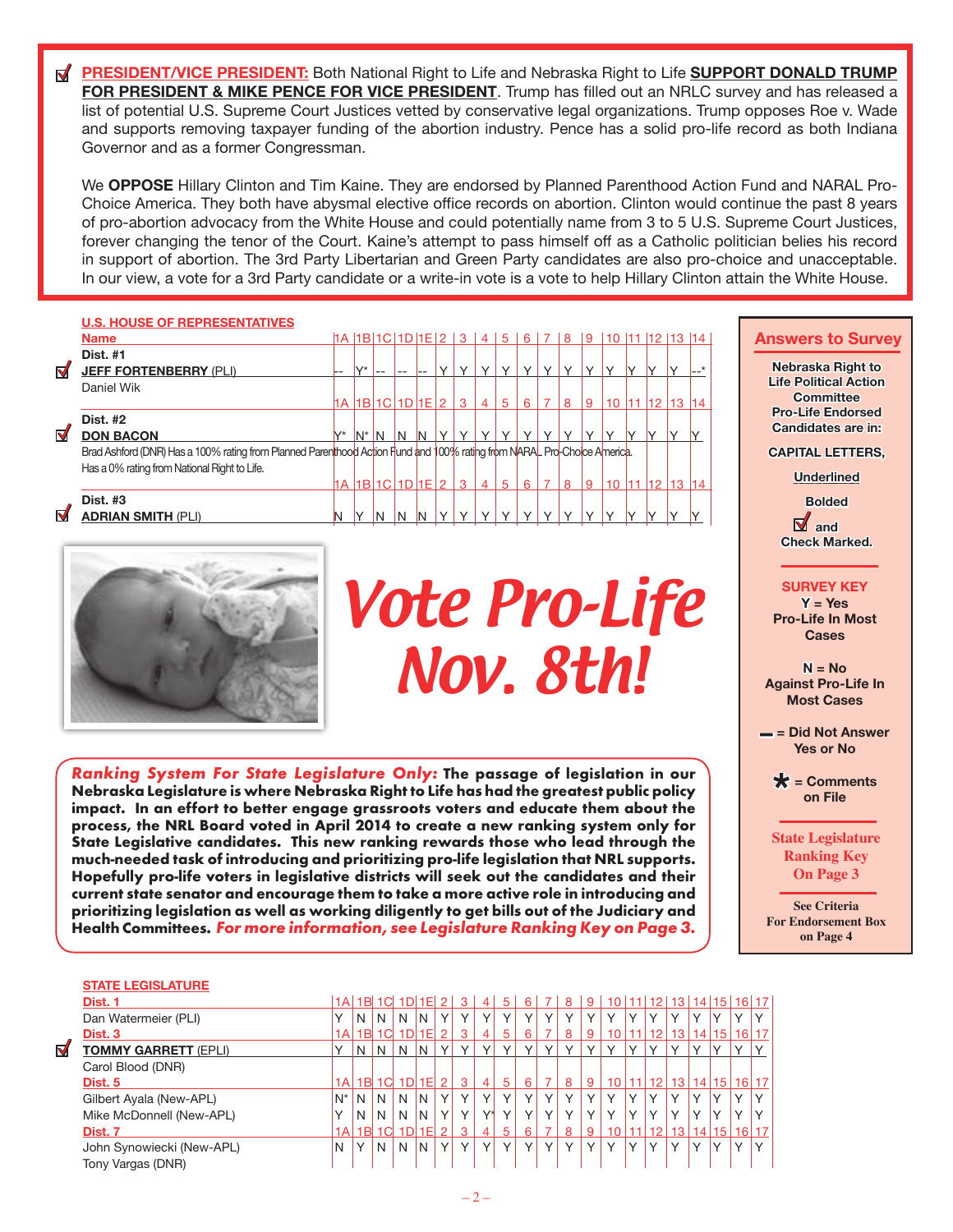| <b>STATE LEGISLATURE</b>                                                     |                          |              |                     |                         |                         |                     |                           |                |                |                 |                |                  |                |           |           |                |                                       |                |                        |           |            |
|------------------------------------------------------------------------------|--------------------------|--------------|---------------------|-------------------------|-------------------------|---------------------|---------------------------|----------------|----------------|-----------------|----------------|------------------|----------------|-----------|-----------|----------------|---------------------------------------|----------------|------------------------|-----------|------------|
| Dist. 9                                                                      |                          |              |                     |                         |                         |                     | <u>1A 1B 1C 1D 1E 2 3</u> | $\overline{4}$ | $\overline{5}$ | 6               | 7              | 8                | $\overline{9}$ | 10        |           |                | 11 12 13 14 15 16 17                  |                |                        |           |            |
| Larry Roland (New-APL)                                                       | N                        | Y            | N                   | N                       | N                       | Y                   | Υ                         | Υ              | Υ              | Υ               | Υ              | Y                | Y              | Υ         | Υ         | Y              | Y                                     | Y              | Y                      | Y         | Y          |
| Sara Howard (DNR) 100% rating from Planned Parenthood Voters of Nebraska     |                          |              |                     |                         |                         |                     |                           |                |                |                 |                |                  |                |           |           |                |                                       |                |                        |           |            |
| <b>Dist. 11</b>                                                              |                          |              |                     | 1A 1B 1C 1D 1E 2        |                         |                     | 3                         | 4              | 5              | 6               | 7              | 8                | 9              | 10        | 11 12     |                |                                       |                | 13 14 15               | 16 17     |            |
| John Sciara (New-APL)                                                        | N                        | Y            | Υ                   | N                       | N                       | Y                   | Υ                         | Υ              | Υ              | Υ               | Υ              | Y                | Y              | Y         | Υ         | Y              | Y                                     | Y              | Υ                      | Y         | Y          |
| Ernie Chambers (DNR, 100% rating from Planned Parenthood Voters of Nebraska) |                          |              |                     |                         |                         |                     |                           |                |                |                 |                |                  |                |           |           |                |                                       |                |                        |           |            |
| <b>Dist. 13</b>                                                              |                          |              |                     | 1A 1B 1C 1D 1E 2        |                         |                     | $\overline{3}$            | $\overline{4}$ | 5              | 6               | 7              | 8                | 9              |           |           |                | 10   11   12   13   14   15   16   17 |                |                        |           |            |
| Jill Brown (DNR)                                                             |                          |              |                     |                         |                         |                     |                           |                |                |                 |                |                  |                |           |           |                |                                       |                |                        |           |            |
| Justin Wayne (DNR)                                                           |                          |              |                     |                         |                         |                     |                           |                |                |                 |                |                  |                |           |           |                |                                       |                |                        |           |            |
| <b>Dist. 15</b>                                                              |                          |              |                     | 1A 1B 1C 1D 1E 2        |                         |                     | 3                         | $\overline{4}$ | 5              | <u>6</u>        | 7              | $\bf{8}$         | 9              | 10        |           | 11 12          |                                       |                | 13 14 15 16 17         |           |            |
| David Schnoor (PLI)                                                          | Y                        | --           |                     |                         | 44                      | Y                   | Υ                         | Υ              | Y              | Y               | Υ              | Y                | Y              | Υ         | Υ         | Y              | Y                                     | Y              |                        |           |            |
| Lynne Walz (DNR)                                                             |                          |              |                     |                         |                         |                     |                           |                |                |                 |                |                  |                |           |           |                |                                       |                |                        |           |            |
| <b>Dist. 17</b>                                                              |                          |              |                     | 1A 1B 1C 1D 1E 2        |                         |                     | 3                         | $\overline{4}$ | 5              | 6               | 7              | $\boldsymbol{8}$ | 9              | 10        |           | 11 12          |                                       |                | 13 14 15 16 17         |           |            |
| Joni Albrecht (New-APL)                                                      | Y                        | --           | $\overline{a}$      |                         | $\overline{a}$          | Y                   | Υ                         | Υ              | Υ              | Υ               | Υ              | Υ                | Y              | Υ         | Υ         | Y              | Υ                                     | Y              | Y                      | Y         | Υ          |
| Ardel Bengtson (DNR)                                                         |                          |              |                     |                         |                         |                     |                           |                |                |                 |                |                  |                |           |           |                |                                       |                |                        |           |            |
| <b>Dist. 19</b>                                                              |                          |              |                     | 1A 1B 1C 1D 1E 2        |                         |                     | 3                         | 4              | 5              | $6\phantom{1}6$ | 7              | 8                | 9              | 10        |           | 11 12          |                                       |                | <u>13 14 15 16 17</u>  |           |            |
| Jim Scheer                                                                   | N                        | Y            | Y                   | N                       | N                       | Y                   | Υ                         | Υ              | Υ              | Υ               | Υ              | Υ                | Υ              | Υ         |           | $\overline{a}$ | Y                                     | Y              | Υ                      | Υ         | Y          |
| <b>Dist. 21</b>                                                              | 1A                       |              | $1B$ 1C             | $1D$ 1E                 |                         | $\overline{2}$      | <u>3</u>                  | 4              | 5              | 6               | 7              | 8                | 9              | 10        | 11        | 12             | 13                                    |                | 14 15                  | 16 17     |            |
| Mike Hilgers (New-APL)                                                       | N <sup>*</sup>           | $--$ *       | N                   | N                       | N                       | Y                   | Υ                         | Υ              | Y              | Y               | Υ              | Υ                | Y              | Y         | Υ         | Y              | Υ                                     | Y              | Y                      | Y         | Υ          |
| Larry Scherer (DNR)                                                          |                          |              |                     |                         |                         |                     |                           |                |                |                 |                |                  |                |           |           |                |                                       |                |                        |           |            |
| <b>Dist. 23</b>                                                              | 1А                       |              |                     | 1B 1C  1D  1E           |                         | $\overline{2}$      | 3                         | 4              | 5              | 6               | 7              | 8                | 9              | 10        | 11        | $ 12\rangle$   |                                       |                | 13 14 15               | 16 17     |            |
| Jerry Johnson (PLI)                                                          | N                        | Y            | Υ                   | N                       | N                       | Υ                   | Υ                         | Υ              | Υ              | Υ               | Υ              | Υ                | Υ              | Υ         | Υ         | Υ              | Υ                                     | Y              | --*                    | $--$ *    | Y          |
| Bruce Bostelman (New-APL)                                                    | Y                        | N.           | N.                  | N                       | N                       | Υ                   | Υ                         | Υ              | Υ              | Υ               | Υ              | Υ                | Y              | Υ         | Υ         | Υ              | Υ                                     | Y              | Υ                      | Y         | Υ          |
| <b>Dist. 25</b>                                                              | 1А                       | 1B 1C        |                     | $1D$ 1E                 |                         | $\overline{2}$      | 3                         | 4              | 5              | 6               | 7              | 8                | 9              | 10        | 11        | 12             | 13                                    |                | 14 15                  | 16 17     |            |
| Suzanne Geist (New-APL)                                                      |                          | Y            | N                   | N                       | N                       | Υ                   | Υ                         | Υ              | Υ              | Υ               | Υ              | Υ                | Y              | Υ         | Υ         | Υ              | Υ                                     | Y              | Y                      | Y         | Υ          |
| Jim Gordon (DNR)                                                             |                          |              |                     |                         |                         |                     |                           |                |                |                 |                |                  |                |           |           |                |                                       |                |                        |           |            |
| <b>Dist. 27</b>                                                              | 1А                       | 1B  1C       |                     | $1D$ 1E                 |                         | $\overline{2}$      | 3                         | 4              | 5              | 6               | 7              | 8                | 9              | 10        | 11 12     |                |                                       |                | 13   14   15   16   17 |           |            |
| Dick Clark (New-APL)                                                         | Y                        | $N^*$        | N                   | N                       | N                       | Y                   | Υ                         | Υ              | Υ              | Υ               | Υ              | Y                | $Y^*$          | Υ         | Υ         | Y              | Y                                     | Y              | Y                      | Y         | Υ          |
| Anna Wishart (DNR)                                                           |                          |              |                     |                         |                         |                     |                           |                |                |                 |                |                  |                |           |           |                |                                       |                |                        |           |            |
| <b>Dist. 29</b>                                                              |                          |              |                     | 1A 1B 1C 1D 1E 2        |                         |                     | 3                         | 4              | 5              | 6               | 7              | 8                | 9              |           |           | 10 11 12       |                                       |                | 13 14 15 16 17         |           |            |
| Kate Bolz (DNR) 100% rating from Planned Parenthood Voters of Nebraska       |                          |              |                     |                         |                         |                     |                           |                |                |                 |                |                  |                |           |           |                |                                       |                |                        |           |            |
| Melody Vaccaro (DNR)                                                         |                          |              |                     |                         |                         |                     |                           |                |                |                 |                |                  |                |           |           |                |                                       |                |                        |           |            |
| <b>Dist. 31</b>                                                              |                          |              |                     | 1A 1B 1C 1D 1E          |                         | $\overline{2}$      | <u>3</u>                  | $\overline{4}$ | 5              | 6               | 7              | $\overline{8}$   | 9              | 10        |           | 11 12          |                                       |                | 13 14 15               | 16 17     |            |
| Ian Swanson (New-APL)                                                        | Y                        | N            | N                   | N                       | N                       | Y                   | Υ                         | Υ              | Y              | Y               | Υ              | Y                | Y              | Y         | Υ         | Y              | Υ                                     | Y              | Y                      | Y         | Υ          |
| Rick Kolowski (DNR)                                                          |                          |              |                     |                         |                         |                     |                           |                |                |                 |                |                  |                |           |           |                |                                       |                |                        |           |            |
| <b>Dist. 33</b>                                                              | 1А                       |              |                     | 1B 1C  1D  1E           |                         | $\overline{2}$      | 3                         | 4              | 5              | 6               | 7              | 8                | 9              | 10        |           | 11 12          | 13                                    |                | 14 15                  | 16 17     |            |
| Steve Halloran (New-APL)                                                     | Y                        | N*           | N*                  | N                       | N                       | Υ                   | Υ                         | Υ              | Υ              | Υ               | Υ              | Υ                | Υ              | Υ         | Υ         | Y              | Y                                     | Y              | Υ                      | Y         | Y          |
| Les Seiler (DNR)                                                             |                          |              |                     |                         |                         |                     |                           |                |                |                 |                |                  |                |           |           |                |                                       |                |                        |           |            |
| <b>Dist. 35</b>                                                              |                          |              |                     | 1A 1B 1C 1D 1E          |                         | $\overline{2}$      | 3                         | 4              | 5              | 6               | 7              | $\overline{8}$   | 9              | 10        | 11        | $ 12\rangle$   |                                       |                | 13 14 15 16 17         |           |            |
| Gregg Neuhaus (New-APL)                                                      | Y                        | N            | N                   | N                       | N                       | Y                   | Υ                         | Υ              | Y              | Υ               | Υ              | Υ                | Y              | Υ         | Υ         | Y              | Υ                                     | Y              | ΙY                     | Y         | Υ          |
| Dan Quick (DNR)                                                              |                          |              |                     |                         |                         |                     |                           |                |                |                 |                |                  |                |           |           |                |                                       |                |                        |           |            |
| <b>Dist. 37</b>                                                              |                          |              |                     | 1A 1B 1C 1D 1E 2        |                         |                     | $\overline{3}$            | 4              | $\overline{5}$ | 6               | $\overline{7}$ | 8                | 9              |           |           |                | <u>10 11 12 13 14 15 16 17</u>        |                |                        |           |            |
| Bob Lammers (New-APL)                                                        | Υ<br>Y*                  | N            | N                   | N                       | N                       | Υ                   | Υ                         | Υ              | Υ              | Υ               | Υ              | N                | Y              | Υ         | Υ         | Υ              | Υ                                     | Υ              | Υ                      | Υ         | Y          |
| John Lowe Sr. (New-APL)                                                      |                          | N            | N<br>1 <sup>C</sup> | $\mathsf{N}$<br>$1D$ 1E | N                       | Υ                   | Υ                         | Υ              | Υ              | Υ               | Υ              | Υ                | Υ              | Υ         | Υ         | Υ              | Υ                                     | Υ              | Υ                      | Υ         | Υ          |
| <b>Dist. 39</b><br>Lou Ann Linehan (New-APL)                                 | 1А<br>Υ                  | 1B<br>$--$ * | N                   | N                       | N                       | $\overline{2}$<br>Y | 3<br>Y                    | 4<br>Y         | 5<br>Y         | 6<br>Y          | Υ              | $\bf{8}$<br>Υ    | 9<br>Υ         | 10<br>Y   | 11<br>Υ   | 12<br>Υ        | 13<br>Υ                               | 14 15<br>Υ     | Υ                      | 16<br>Υ   | 17<br>Y    |
| <b>Bill Armbrust</b>                                                         | N                        | Y            | Υ                   | $\mathsf{N}$            | $\mathsf{N}$            | $Y^*$               | $N^*$                     | Y*             | $Y^*$          | Y*              | Υ              | N                | N              | Υ         | Υ         | $Y^*$          | Υ                                     | Y              | *                      | $--$ *    | __*        |
| <b>Dist. 41</b>                                                              | 1А                       | 1B           | 1C                  | $1D$ 1E                 |                         | $\overline{2}$      | 3                         | 4              | 5              | 6               |                | 8                | 9              | 10        | 11        | 12             | 13                                    |                | 14 15                  | <u>16</u> | <u> 17</u> |
| Tom Briese (New-APL)                                                         | Υ                        | N            | N                   | N                       | N                       | Y                   | Υ                         | Υ              | Y              | Y               | Υ              | Υ                | Y              | Y         | Υ         | Υ              | Υ                                     | Υ              | Υ                      | Y         | Y          |
| <b>Dist. 43</b>                                                              | 1A                       | $1B$ 1C      |                     | $1D$ 1E                 |                         | $\overline{2}$      | 3                         | 4              | 5              | 6               |                | 8                | 9              | 10        | 11        | 12             | 13                                    |                | 14 15                  | 16 17     |            |
| <b>AL DAVIS (EPLI)</b>                                                       | $\overline{\phantom{a}}$ | Y            | N                   | N                       | $\overline{\mathsf{N}}$ | $\overline{Y}$      | Υ                         | Υ              | Υ              | Υ               | Υ              | Y                | <u>Y</u>       | Υ         | Υ         | Y              | Υ                                     | Y              | Y                      | Y         | <u>Y</u>   |
| Tom Brewer (New-APL)                                                         | N                        | N            | N                   | N                       | N                       | Y                   | Υ                         | Υ              | Y              | Y               | Υ              | Υ                | Y              | Υ         | Υ         | Υ              | Υ                                     | Υ              | Υ                      | Y         | Y          |
| <b>Dist. 45</b>                                                              | 1А                       | 1B 1C        |                     | $1D$ 1E                 |                         | $\overline{2}$      | 3                         | 4              | 5              | 6               | 7              | 8                | 9              | 10        | 11        | 12             | 13 <sub>1</sub>                       | 14             | 15 <sub>1</sub>        | 16 17     |            |
| Sue Crawford                                                                 | N                        | Υ            | Υ                   | --                      | N                       | Υ                   | $\overline{a}$            |                |                |                 |                | $Y^*$            | $Y^*$          | $Y^*$     | Υ         | Y*             | $\overline{a}$                        | $\overline{a}$ | Y                      |           |            |
| Michael Cook (DNR)                                                           |                          |              |                     |                         |                         |                     |                           |                |                |                 |                |                  |                |           |           |                |                                       |                |                        |           |            |
| <b>Dist. 47</b>                                                              | 1A                       |              |                     | 1B 1C 1D 1E 2           |                         |                     | 3                         | $\overline{4}$ | 5              | 6               | 7              | $\overline{8}$   | 9              | <u>10</u> | <u>11</u> | 12             | 13                                    |                | 14 15                  | 16 17     |            |
| Karl Elmshaeuser (New-APL)                                                   | Υ                        |              |                     |                         |                         | Υ                   | Υ                         | Υ              | Y              | Y               | Y              | Υ                | Y              | Υ         | Υ         | Υ              | Υ                                     | Y              | Υ                      | Υ         | Y          |
| Steve Erdman (New-APL)                                                       | Y*                       |              |                     | $- -$                   | --                      | Υ                   | Υ                         | Υ              | Y              | Υ               | Υ              | Υ                | Y              | Υ         | Υ         | Υ              | Υ                                     | Υ              | Υ                      | Y         | Y          |
| <b>Dist. 49</b>                                                              |                          |              |                     | 1A   1B  1C  1D  1E     |                         | $\overline{2}$      | 3                         | 4              | 5              | 6               | 7              | 8                | 9              | 10        | 11 12     |                |                                       |                | $13$ 14 15             | 16 17     |            |
| John Murante (DNR)                                                           |                          |              |                     |                         |                         |                     |                           |                |                |                 |                |                  |                |           |           |                |                                       |                |                        |           |            |

 $\mathbf{N}$ 

# Vote As If Someone's Life Depends Upon It, As Indeed It Does!



# **Legislature Ranking Key**

**ENDORSED PRO-LIFE INCUMBENT: Leads & Votes Pro-Life: Senators who have either introduced and/ or prioritized a pro-life bill and/or have demonstrated exemplary effort to move a bill out of committee as well as votes pro-life on the floor. Must also respond to our NRL PAC survey in agreement with our main principles. (EPLI)**

**PRO-LIFE INCUMBENT: Senators who vote prolife on the floor and/ or in committee. Must also respond to our NRL PAC survey in agreement with our main principles. (PLI)**

**NEW, ANSWERED PRO-LIFE: Candidate who is not an incumbent and has responded pro-life to our NRL PAC survey in agreement with our main principles. (New-APL)**

> **PRO-LIFE APPOINTEE (PLA)**

**DID NOT RESPOND (DNR)**

**If your Senator is a PLI, Pro-Life Incumbent but not Endorsed, it means they did not introduce or prioritize NRL pro-life legislation or work to get it out of Committee.**